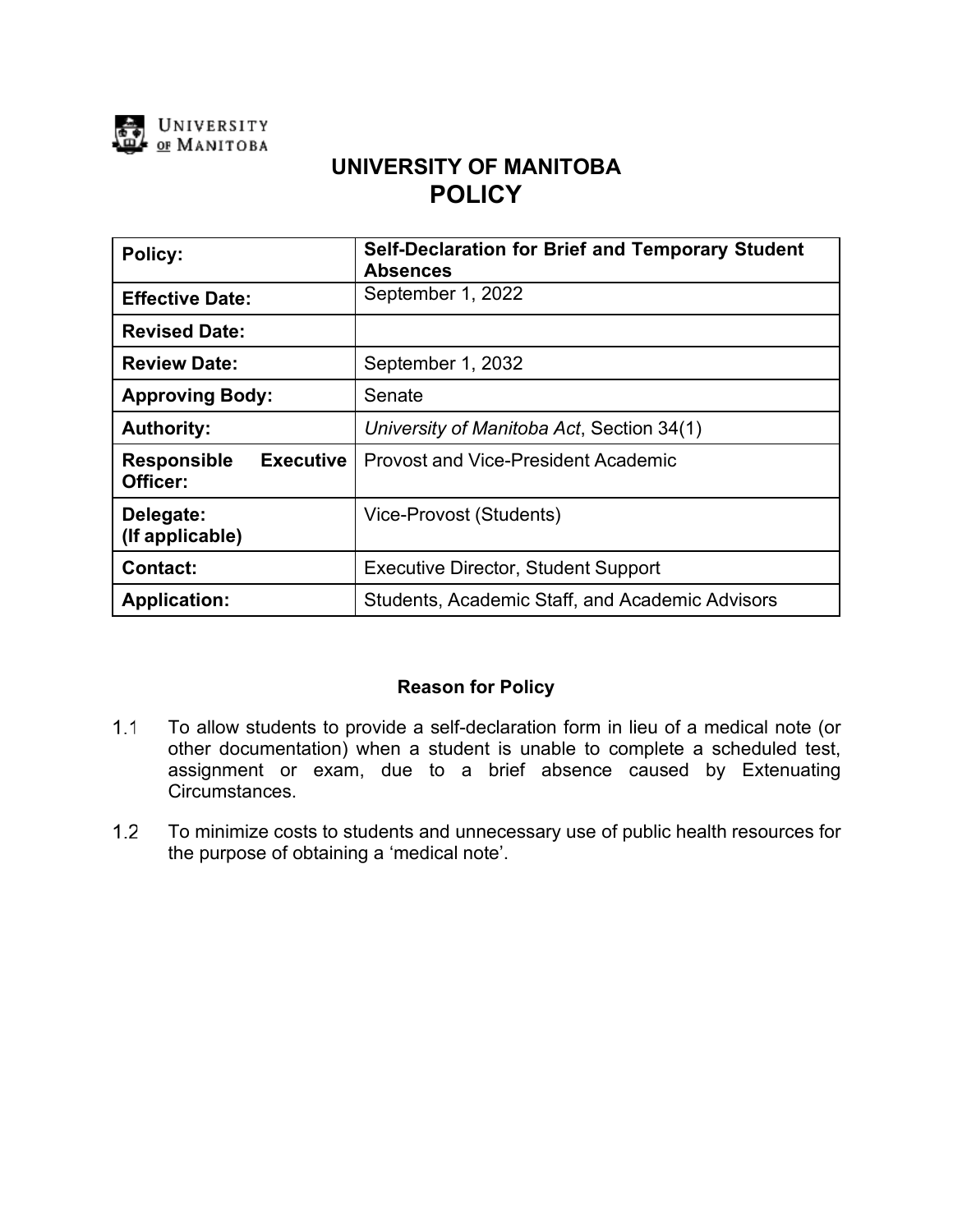# **Policy Content**

### **Definitions**

- $2.1$ The following terms are defined for the purpose of this Policy and the Procedure:
	- (a) **Bona Fide Academic Requirements (BFARs):** are the core academic requirements a graduate student must acquire in order to gain, and demonstrate acquisition of, essential knowledge and skills.
	- (b) **Extenuating Circumstances:** a situation outside of a student's control such as a medical event or condition, that temporarily affects their ability to fulfill their academic obligations and requirements. A scheduled vacation or holiday is not an extenuating circumstance.
		- (i) **Other brief and temporary circumstances may include:** Religious Observance, or participation in an inter-university, provincial, interprovincial, national or international scholastic or athletic event. Students are recommended to consult with their Program/Faculty/College for approved events.
	- (c) **Good Faith:** means acting under an honest belief or purpose, engaging in a faithful performance of responsibilities, with an absence of fraudulent intent**.** University community members must not lie or otherwise knowingly mislead each other about matters directly linked to this Policy and Procedure.
	- (d) **University:** means the University of Manitoba

#### **Commitments and Objectives**

- $2.2$ The University recognizes that students may have Extenuating Circumstances that temporarily affect their ability to fulfill their academic obligations and requirements. Any academic arrangement offered to a student must not compromise the learning objectives, essential skills and abilities, or Bone Fide Academic Requirements of the course or program.
- $2.3$ This policy only governs the process by which academic considerations are made, it does not change or over-ride academic requirements as stated in course outlines, program policies, and University governing documents (e.g., ROASS).
- $2.4$ The institutional response to requests for academic consideration due to Extenuating Circumstances is based on the principle of Good Faith. University staff and faculty members are to assume that student circumstances and documented requests are legitimate unless there is compelling evidence to suggest otherwise. Similarly, students are to assume that University staff and faculty members will provide academic considerations that they deem to be reasonable and in the best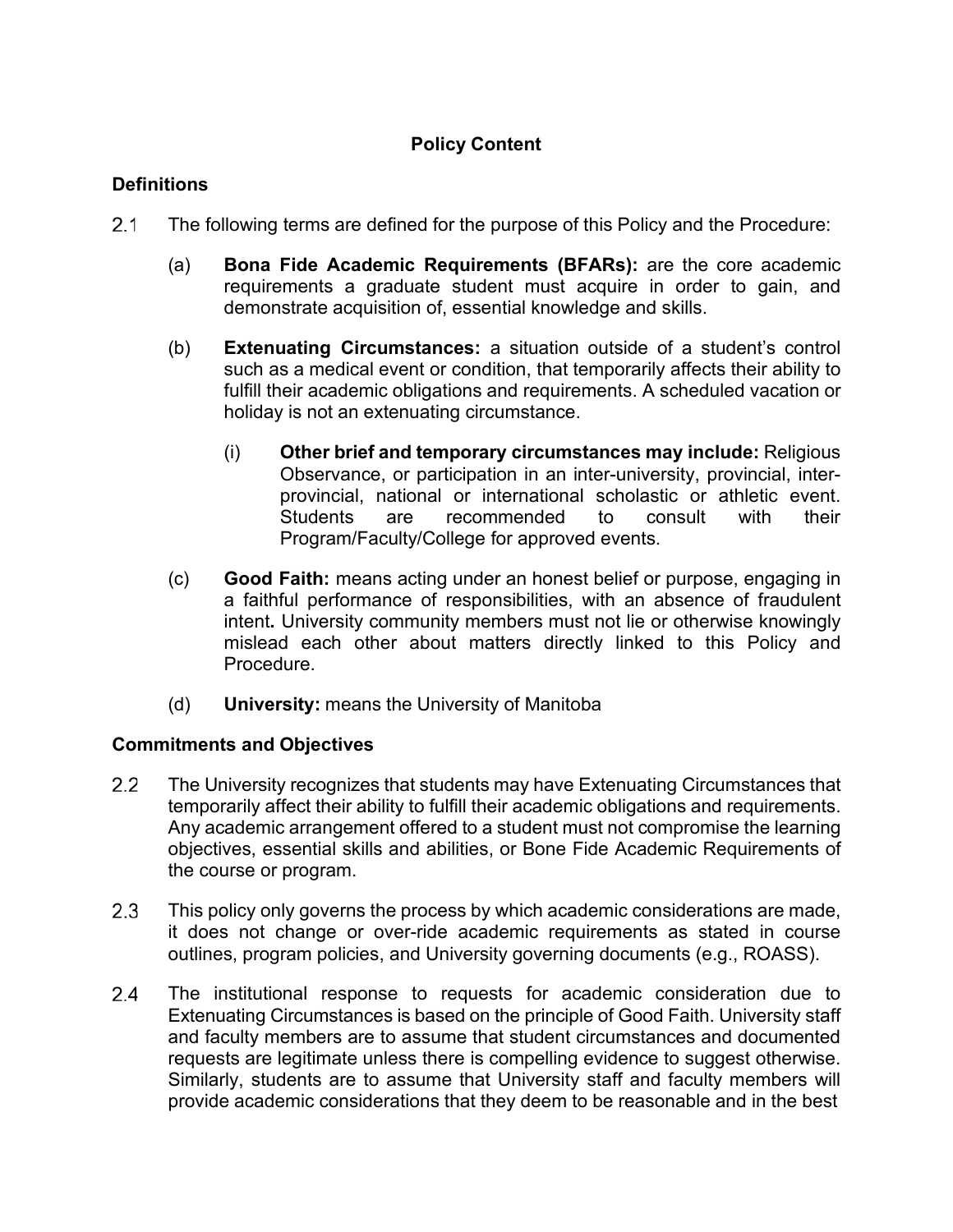interest of the student, taking into account academic progress, essential skills and abilities, and Bona Fide Academic Requirements.

- $2.5$ Privacy and confidentiality are to be respected, protected and maintained throughout the academic consideration process. Students should not be required to disclose specific details to instructors regarding the circumstances resulting in their request for academic consideration.
- $2.6$ The University is committed to responding to students in a fair and consistent manner; however, academic considerations may be individualized due to the nature of each student's specific circumstances, and differing program requirements.
- $2.7$ Academic units may request further documentation in cases in which a student has made multiple requests for temporary absences. Medical documentation is required for longer term absences as required by the Authorized Withdrawal Policy and Procedure, faculty-specific Leaves of Absence policies (if applicable), or when requesting accommodations under the Accessibility Policy and Procedure.
- $2.8$ The use of this Policy or its Procedures to provide false or misleading information constitutes academic misconduct and students will be subject to the University's Student Discipline By-Law.

#### **Accountability**

- $3.1$ The Office of Legal Counsel is responsible for advising the Provost and Vice-President Academic that a formal review of this Policy is required.
- $3.2$ The Vice-Provost (Students) is responsible for the implementation, administration and review of this Policy.
- $3.3$ Students, Academic Advisors, and Academic Staff are responsible for complying with this Policy.

# **Authority to Approve Procedures**

 $4.1$ The Provost and Vice-President Academic may approve Procedures, if applicable, which are secondary to and comply with this Policy.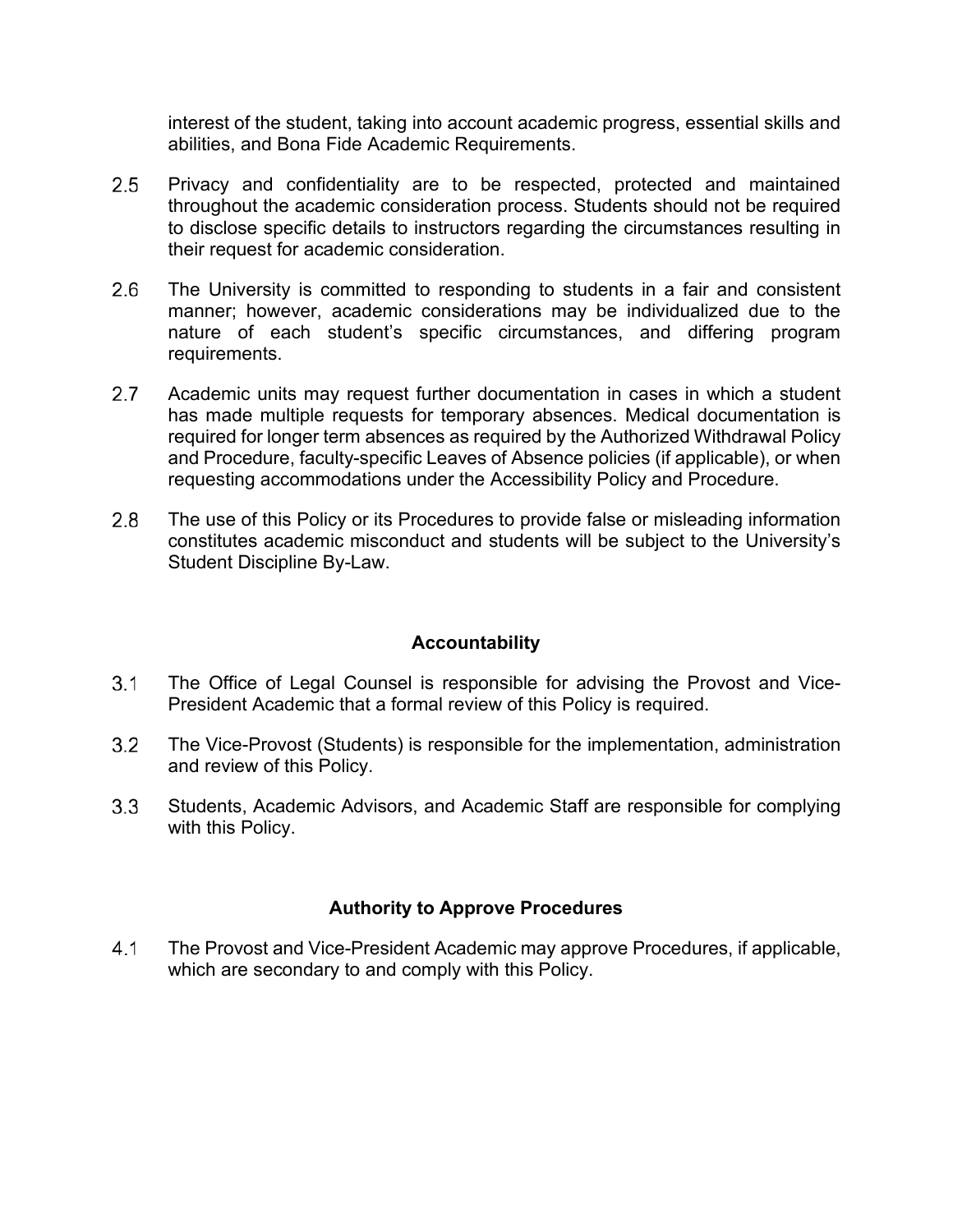#### **Review**

- $5.1$ Governing Document reviews shall be conducted every ten (10) years. The next scheduled review date for this Policy is Click here to enter a date.
- $5.2$ In the interim, this Policy may be revised or repealed if:
	- (a) the Provost and Vice-President Academic or the Senate deems it necessary or desirable to do so;
	- (b) the Policy is no longer legislatively or statutorily compliant; and/or
	- (c) the Policy is now in conflict with another Governing Document.
- 5.3 If this Policy is revised or repealed all Secondary Documents, if applicable, shall be reviewed as soon as possible in order that they:
	- (a) comply with the revised Policy; or
	- (b) are in turn repealed.

#### **Effect on Previous Statements**

- $6.1$ This Policy supersedes all of the following:
	- (a) all previous Board of Governors/Senate Governing Documents on the subject matter contained herein; and
	- (b) all previous Administration Governing Documents on the subject matter contained herein.

#### **Cross References**

- $7.1$ This Policy should be cross referenced to the following relevant Governing Documents, legislation and/or forms:
	- (a) Student [Discipline](https://umanitoba.ca/admin/governance/governing_documents/students/student_discipline.html) By-Law
	- (b) Deferred and [Supplemental](https://umanitoba.ca/admin/governance/media/Deferred_and_Supplemental_Examinations_Procedures_-_2013_11_25_RF.pdf) Examination Procedures
	- (c) [Accessibility](https://umanitoba.ca/admin/governance/governing_documents/students/accessibility.html) Policy and Procedure
	- (d) Authorized [Withdrawal](https://umanitoba.ca/admin/governance/governing_documents/academic/authorized_withdrawal.html) Policy and Procedure